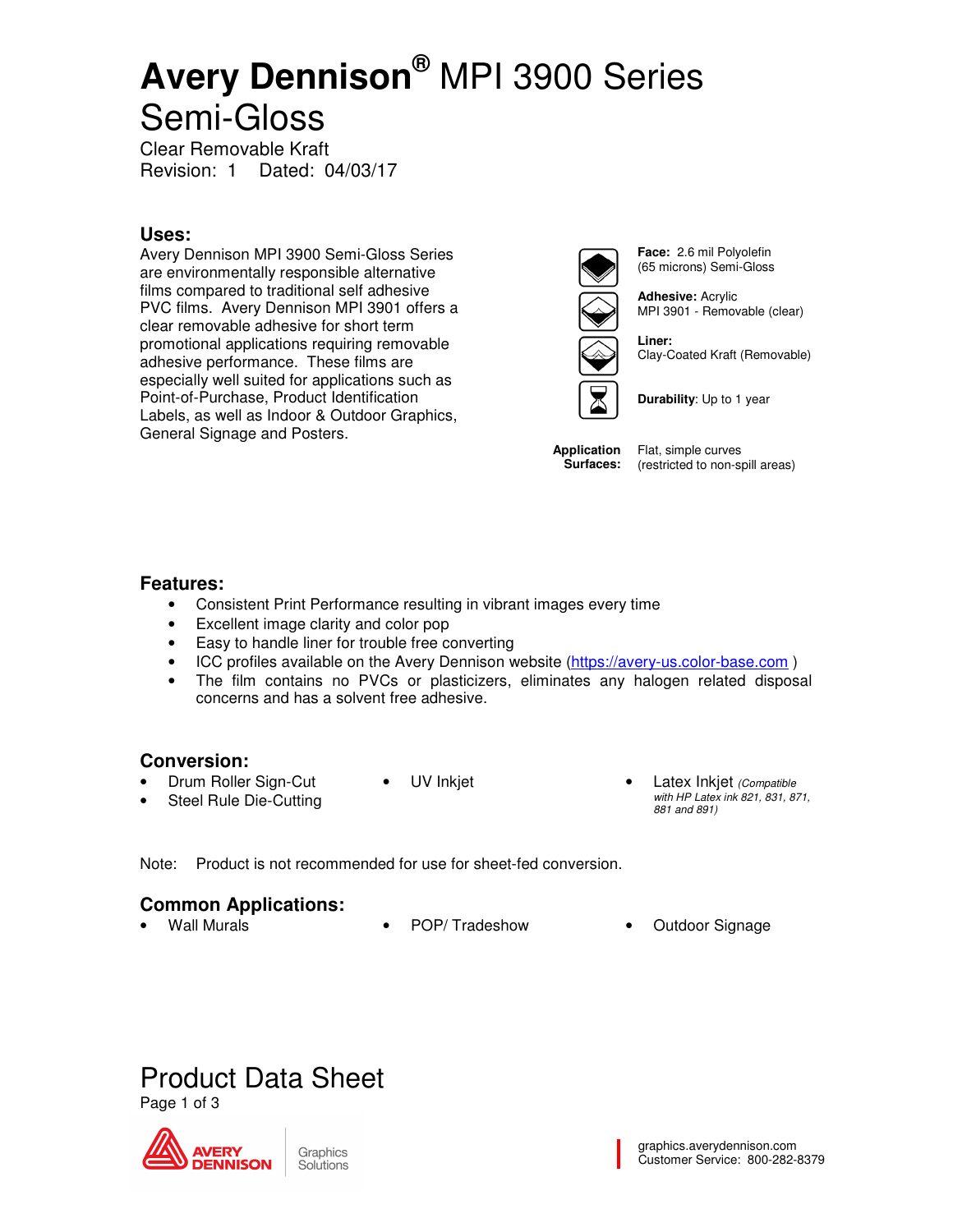# **Avery Dennison®** MPI 3900 Series Semi-Gloss

Clear Removable Kraft Revision: 1 Dated: 04/03/17

### **Physical Characteristics:**

| <b>Property</b>          |                             | <b>Typical Values</b>                                                                      |  |
|--------------------------|-----------------------------|--------------------------------------------------------------------------------------------|--|
| Caliper, face            |                             | 2.6 mil $(65 \,\mu m)$                                                                     |  |
| Caliper, adhesive        |                             | 1.0 mil $(25 \mu m)$                                                                       |  |
| Dimensional<br>stability |                             | $<$ 0.030"(0.762 mm)                                                                       |  |
|                          |                             | Note: Ink loads in excess of 250%<br>may cause increased shrinkage of<br>the printed film. |  |
| Tensile $@16%$           |                             | 15 lb/in (2.6 kg/cm)                                                                       |  |
| Tensile @ Break          |                             | 21 lb/in (3.7 kg/cm)                                                                       |  |
| Elongation               |                             | Min 100%                                                                                   |  |
| Gloss                    | <b>Hunter Gloss</b><br>@ 60 | $\overline{70}$ GU $\pm$ 10                                                                |  |
|                          |                             |                                                                                            |  |
| Adhesion:<br>$15$ min    | Removable                   | 1.0-2.0 lb/in (175-350 N/m)                                                                |  |
| 24 hr                    | Removable                   | 1.5-3.0 lb/in (263-525 N/m)                                                                |  |
| Removability             | MPI 3901                    | 1 year from most<br>substrates.                                                            |  |
|                          |                             |                                                                                            |  |
| Shelf-Life               |                             | 2 years from date of                                                                       |  |
|                          |                             | manufacture                                                                                |  |
|                          |                             | when stored at the following                                                               |  |
|                          |                             | temperatures and humidity                                                                  |  |
|                          |                             | conditions 68°-77° F (20° - 25°<br>C) and $50\pm5\%$ R. H.                                 |  |
| Durability               | Vertical                    | Up to 1 year                                                                               |  |
|                          | Exposure                    |                                                                                            |  |
| Min. Application         |                             | $50^{\circ}$ F (10 $^{\circ}$ C)                                                           |  |
| Temperature              |                             |                                                                                            |  |
| Service                  |                             | $-40^{\circ}$ - 180 °F (-40 $^{\circ}$ - 82 $^{\circ}$ C)                                  |  |
| Temperature              |                             | (Reasonable range of                                                                       |  |
|                          |                             | temperatures which would                                                                   |  |
|                          |                             | be expected under normal                                                                   |  |
|                          |                             | environmental conditions).                                                                 |  |
| Chemical                 |                             | Resistant to most mild                                                                     |  |
| resistance               |                             | acids, alkalis, and salt<br>solutions.                                                     |  |

Data represents average values where applicable, and is not intended for specification purposes.

#### Warranty:

This Warranty applies to the Product listed in this Data Sheet. All statements, technical information (including physical and chemical characteristics) and recommendations about Avery Dennison products are based upon tests believed to be reliable but do not constitute a guarantee or warranty. All Avery Dennison products are sold subject to the Purchaser's assent and agreement that Purchaser is responsible for, and has independently determined, the suitability of such products for its purposes or its customer's purposes. Avery Dennison products are warranted to be free from defects in material and workmanship (i) for two years from the date of manufacture, or (ii) from the date of manufacture until the expiration of the period stated on the specific Product Data Sheet in effect at the time of delivery.. Such time periods are subject in either case to the proper storing and application of said product, and the failure to properly store or apply the product, including without limitation the failure to follow any applicable Instructional Bulletin, negates any warranty. It is expressly agreed and understood that Avery Dennison's sole obligation and Purchaser's exclusive remedy under this warranty, under any other warranty, express or implied, or otherwise, shall be limited exclusively to: (a) repair or replacement of defective product without charge at Avery Dennison's plant or at the location of the product (at Avery Dennison's election), or (b) in the event repair or replacement are not commercially practical, a credit amount up to the price of the product taking into account the defect in the product in Avery Dennison's sole discretion.

THE WARRANTY EXPRESSLY SET FORTH ABOVE IS IN LIEU OF ANY OTHER WARRANTIES, EXPRESS OR IMPLIED, INCLUDING, BUT NOT LIMITED TO, ANY IMPLIED WARRANTIES OF MERCHANTABILITY, FITNESS FOR ANY PARTICULAR USE AND/OR NON-INFRINGEMENT. SELLER SPECIFICALLY DISCLAIMS AND EXCLUDES ALL OTHER SUCH WARRANTIES. NO WAIVER, ALTERATION, ADDITION OR MODIFICATION OF THE FOREGOING CONDITIONS SHALL BE VALID UNLESS MADE IN WRITING AND MANUALLY SIGNED BY AN OFFICER OF AVERY DENNISON.

AVERY DENNISON'S LIABILITY FOR DEFECTIVE PRODUCTS SHALL NOT EXCEED THE PURCHASE PRICE PAID THEREFORE BY PURCHASER AND IN NO EVENT SHALL AVERY DENNISON BE RESPONSIBLE FOR ANY INCIDENTAL OR CONSEQUENTIAL DAMAGES WHETHER FORESEEABLE OR NOT, CAUSED BY DEFECTS IN SUCH PRODUCT, WHETHER SUCH DAMAGE OCCURS OR IS DISCOVERED BEFORE OR AFTER REPLACEMENT OR CREDIT, AND WHETHER OR NOT SUCH DAMAGE IS CAUSED BY AVERY DENNISON'S NEGLIGENCE.

All sales and contracts for sale of Products are subject to Purchaser's assent and agreement to this Warranty. Avery Dennison hereby objects to any terms or conditions contained in any purchase order or other communication of any kind from the Purchaser that is conflicting, inconsistent or additional to this Agreement

# Product Data Sheet

Page 2 of 3